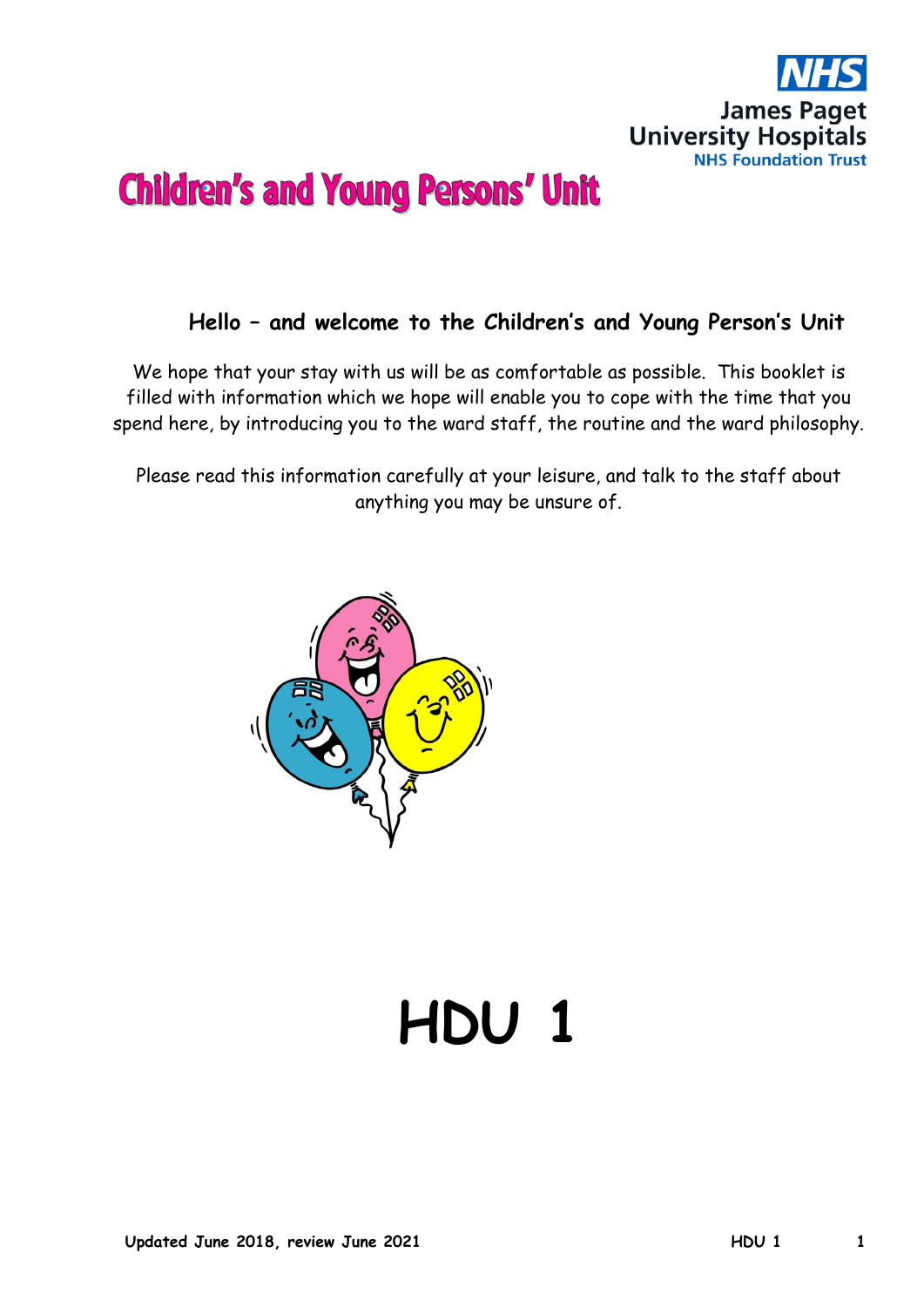



#### **Hello – and welcome to the Children's and Young Person's Unit**

The Children's and Young Person's unit is divided into two main sections; Ward 10A, which is the Medical and assessment Unit and Ward 10B, which is the Surgical and Adolescent Unit.

#### **Who's who**

**The Unit**

You will notice that most staff wear the same or similar uniform; navy blue trousers or with a coloured scrub top.

| Mint green patterned  | Head of Neonatal, Children and Young People's Services |
|-----------------------|--------------------------------------------------------|
| Jade green patterned  | Sisters, Staff Nurses and Nursery Nurses               |
| Navy blue             | Pre-assessment and Clinic Nurse                        |
| <b>Blue</b>           | <b>Ward Clerks</b>                                     |
| Green                 | Housekeeper                                            |
| <b>Blue patterned</b> | <b>Play Specialists</b>                                |
| <b>Purple/red</b>     | Domestic staff                                         |

Nurse Practitioners wear plain Navy blue tops. Domestic Staff wear plain lilac uniforms. Everyone will be wearing a badge showing their name and role.

The wearing of a non-traditional uniform has been adopted here because of the known benefits of improved interactions between patients, parents and staff. It is a friendlier and less threatening appearance to the child.

#### **Who's looking after you**

**The Consultant** – the senior Doctor in charge of medical treatment and decision making.

**The team of Doctors** this includes: Nurse Practitioners, Registrars, Senior House Officers and Student Doctors. You may meet many different Doctors during your stay, but the treatment they give will be directed by the Consultant.

**The ward co-ordinator** – is a trained member of staff who is responsible for the whole ward for that day

**The meal co-ordinator –** is the team member who ensures that all children receive a meal of their choice from the dinner trolley and has adequate help to assist them with eating, this is usually the house keeper.

**Nurse for the Shift** – the nurse responsible for care during each shift. This will be the person you should go to during the shift if you have any questions or concerns regarding your child.

The names of all staff caring for you will be written on the care plan, on the individual bed board and on the main patient board behind the nurse's station.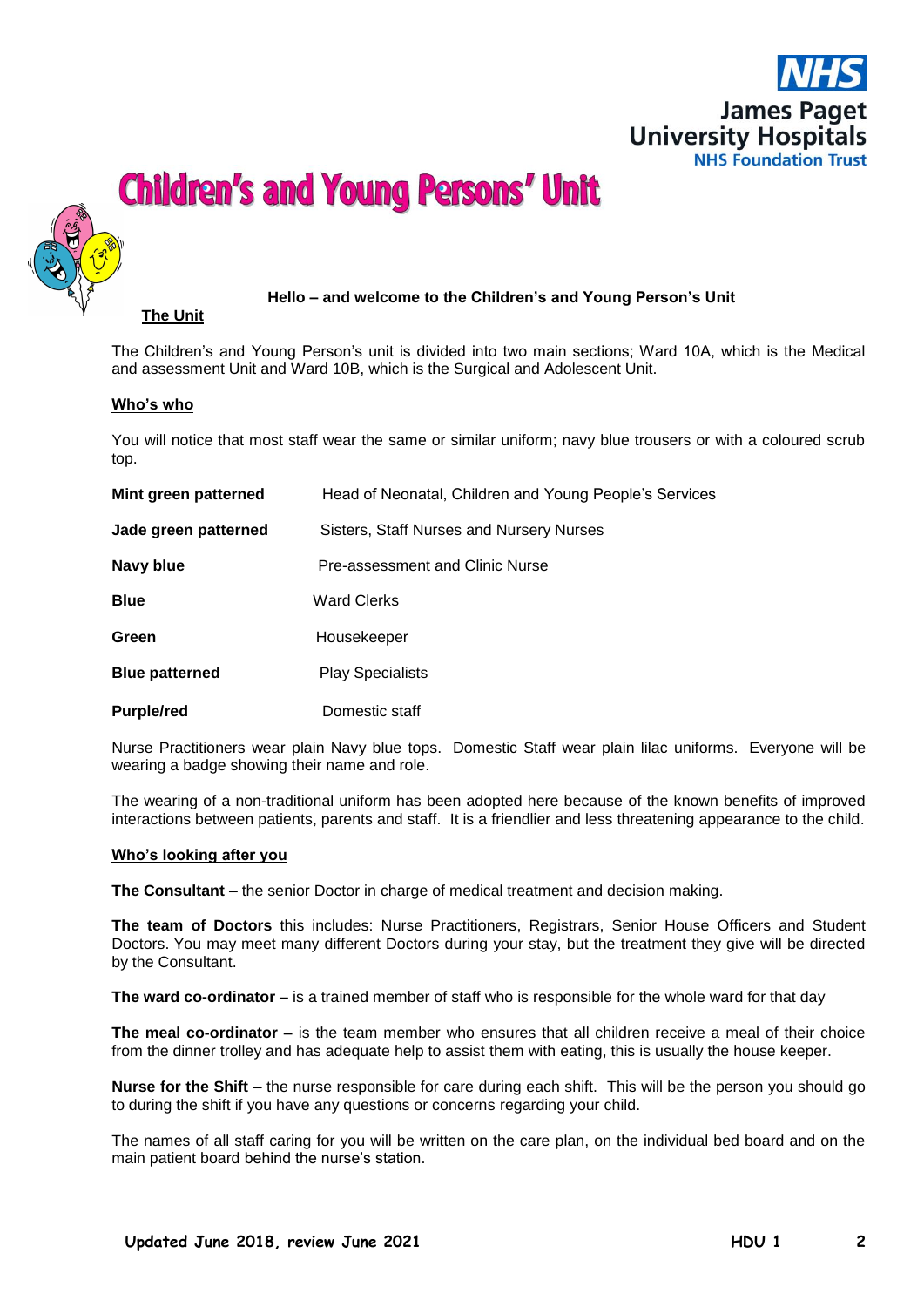



There are a team of nurse's shifts each day, changing at approximately 7.30am and 7.30pm. At the beginning of each shift, your nurse will come and introduce themselves to you.

#### **When you arrive**

#### **WARD 10A (MEDICAL)**

You will be shown to an allocated bed in the Paediatric Assessment Unit and a nurse will begin the admission procedure as soon as possible. This may not be immediate, but we will try not to keep you waiting. A wrist band will be put on your child, in order to correctly identify them for safety reasons. After this, a doctor/ Nurse practitioners will carry out a basic assessment/examination. Treatment will be started as necessary. A senior doctor will then reassess your child and a decision will be made to send them home if they are better, to continue treatment, or to admit them to the main ward for further observation. You should be kept fully informed during the assessment process. Please do ask questions and make staff aware if you have any concerns.

#### **WARD 10B (SURGICAL)**

You will be shown to an allocated bed in the main Surgical Bay and a nurse will begin the admission procedure as soon as possible. A wrist band will be put on your child, in order to correctly identify them for safety reasons. Your nurse will contact the appropriate surgical team of doctors, who will come and examine your child. The surgical doctors work in all departments of the hospital (not just with children) and sometimes they may be busy on another ward or in the operating theatre when you arrive. They always aim to come and see your child as soon as possible. Your nurse will keep you updated if there is a delay. Once your child has been assessed by a doctor, treatment will be started as necessary. Your child will have to be reviewed by a senior doctor before any final decisions are made regarding care. You should be kept fully informed. Please do ask questions and make staff aware if you have any concerns.

If your child has been admitted for theatre and you are not on the ward, a text will be sent to inform you to go to recovery.

#### **ADOLESCENT UNIT**

Whether you have a medical or surgical health issue, if you are 13 years old and above, you will be shown to an allocated bed in the Adolescent Unit. Occasionally, the unit is full and in this situation, you will be given a bed in the main area of the ward and moved into the Adolescent Unit as soon as a space becomes available. Your assessment procedure will vary, depending on which team of doctors your care has been allocated to. Your nurse will be able to advise you - then you can read the relevant Surgical/Medical section above.

#### **Admission process**

It may be necessary to observe your child for a while, before any actual treatment is started. This delay may well be distressing for you, especially if your child has already been unwell at home for several days. However, it is sometimes necessary, in order to give a more accurate picture of your child's illness.

During the admission procedure, we may ask some quite personal questions. Please appreciate that it may help us, to help you.

It is important at this stage that you tell the nurse or doctor if your child has any allergies to drugs, food, dressings, latex etc.

If you or your child has any additional needs, please let a member of staff know. For example, the Unit has a shower room and toilet for use by individuals using wheelchairs. There are also baby-changing facilities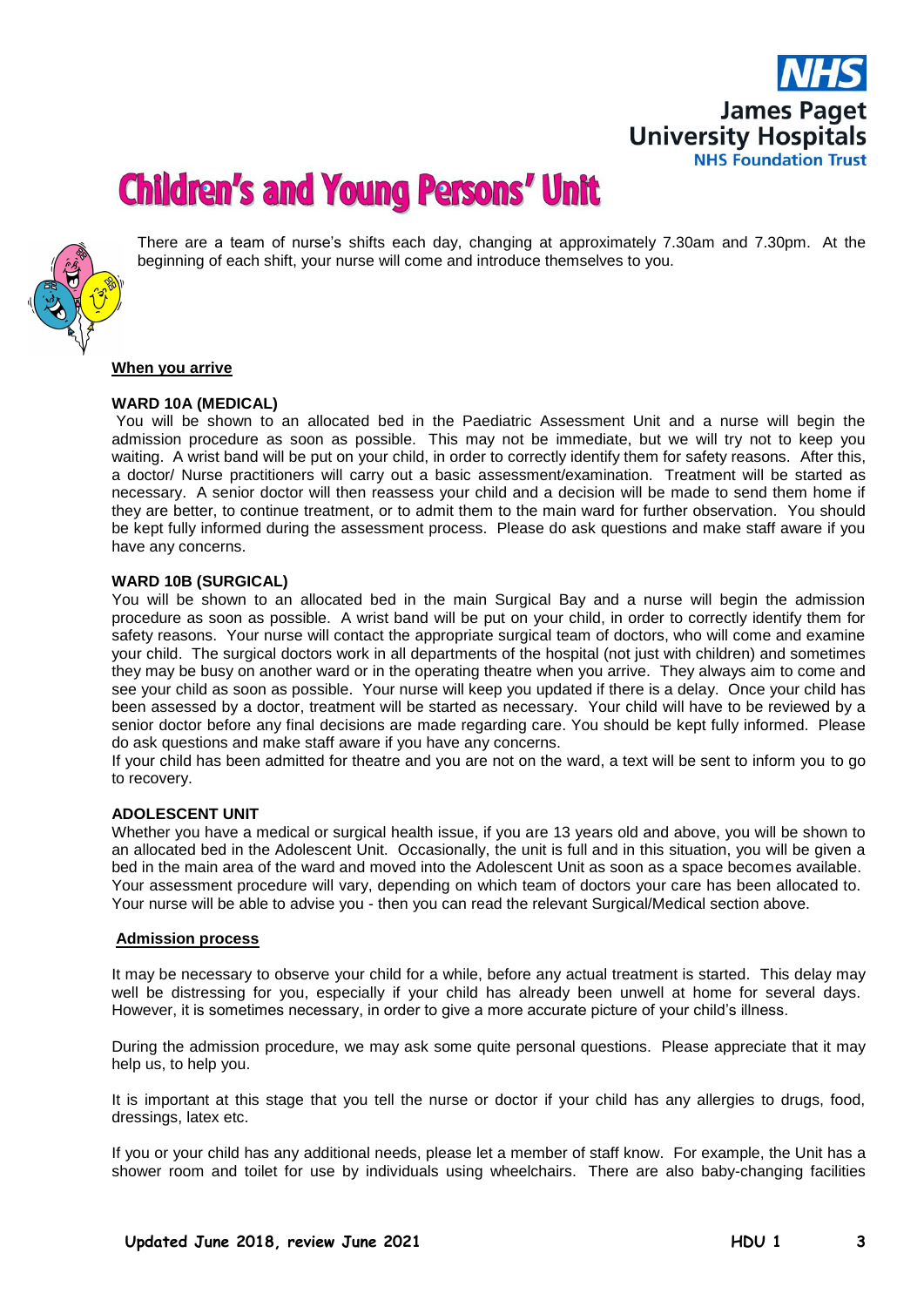## **James Paget University Hospitals NHS Foundation Trust**

## **Children's and Young Persons' Unit**

available. If you or your family have difficulty speaking or understanding English, please make the staff aware of this and an interpreter can be arranged.

#### **Plan of care**



After discussion with the team, a plan of care will be devised, you will then be invited to discuss this with your nurse. On a daily basis, the doctors and nurses will write progress notes and plan of care within the multi-disciplinary paperwork, which will be kept at the end of your child's bed. You are welcome to read this at any time. You will also be asked to sign to say you feel informed and updated with your child's progress throughout the day.

#### **Settling in**

Hospital admission can be very distressing for the whole family. This can be associated with feeling unwell and being away from a familiar home environment.

Toddlers and young children often display 'younger' behaviour in the search for extra security and you will need to try and be especially supportive. This can be helped by surrounding your child with familiar things; perhaps bring in a special cuddly toy or cloth, a favourite book, slippers, favourite clothes and pyjamas, or dummy. Older children and teenagers might like to bring photos or posters.

#### **What you will need**

#### **For your child – please supply:**

Day and Night Clothes **Toiletries Toothbrush** Nappies Bath lotion and baby-wipes Medication from home Baby formula milk

#### **For yourself – please bring:**

Clothes **Toiletries** Money for meals and drinks Something to help pass the time Medication from home

#### **Confidentiality**

Any information concerning your child's health is strictly confidential. All staff that has access to your child's medical records is obliged to maintain confidentiality at all times. All patients have the right to access their medical records. Permission should first be sought from the Medical Records Manager.

#### **Consent**

If any procedures, investigations or treatment are needed in the care of your child, you will be asked to give verbal or written consent. In normal circumstances, consent must be given by the person with legal "parental responsibility" for the child. You should ensure that you fully understand what the treatment involves, what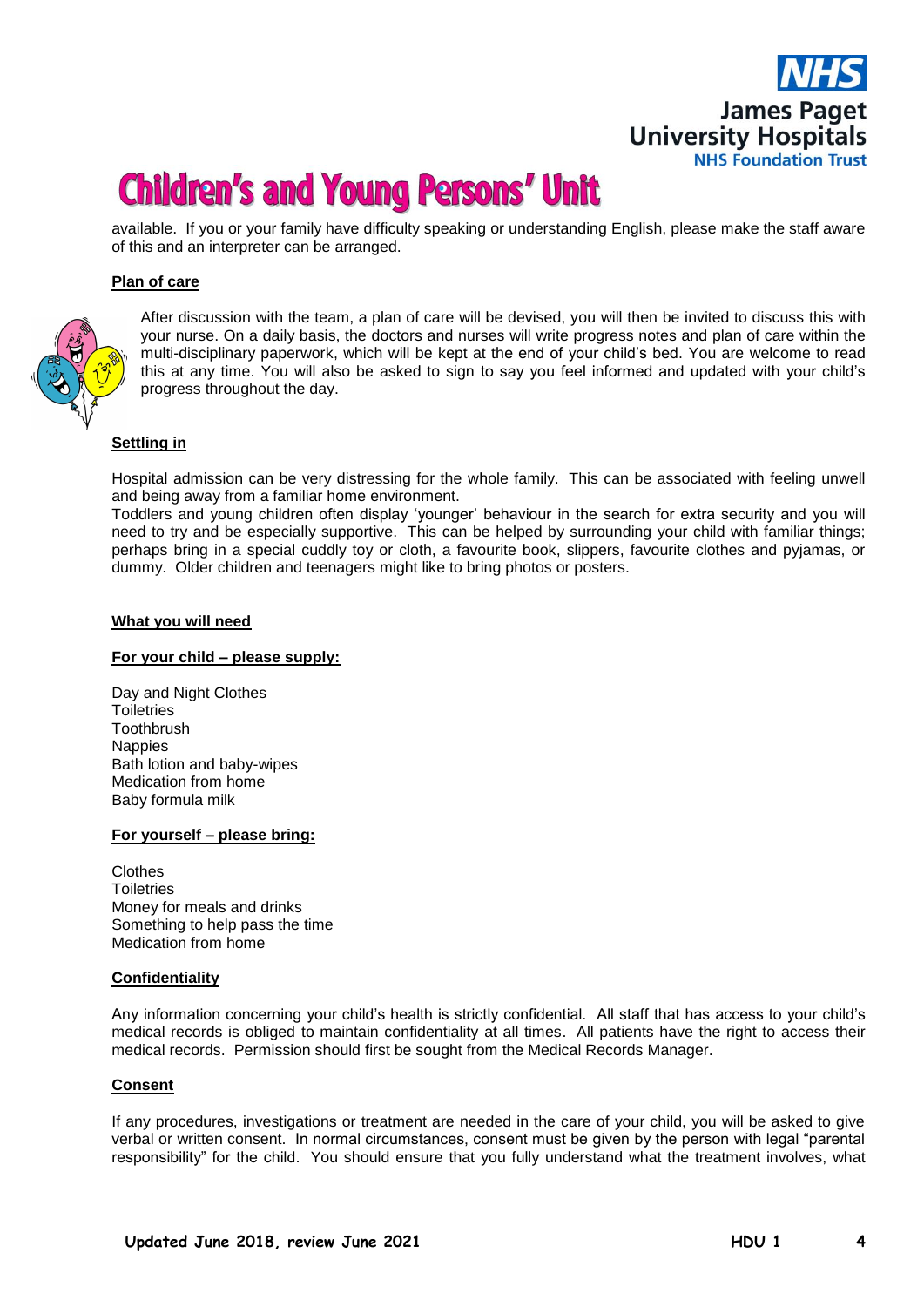

could happen without treatment, the benefits of treatment and any possible complications. A nurse or doctor will explain everything to you beforehand, but please do not be afraid to ask questions.

#### **Facilities**

We encourage you to stay with your child during the night – space is limited and regrettably normally only one parent may stay overnight with a bed beside your child. However, if your child is very ill and is in High Dependency Care, we will make every effort to accommodate both parents although if they are nursed in the high dependency cubicle a bed is offered in another part of the ward, due to lack of space within the cubicle . If your child is in an adolescent cubicle then you will be accommodated in the adolescent sitting room due to privacy and dignity and safeguarding issues.



Resident parents will be given a meal slip from the nurse or housekeeper, to access meals from the Aubergine restaurant located on the top floor. **Please note that patients are not allowed in the staff canteen.**

Opening times are:-

Monday – Friday

Breakfast 09:00 – 11:00 Lunch 12:00 – 14:00 Dinner 14:30 – 20:00 (Paget's Pantry) Night-time (Vending Machine)

During the weekend and between 8am until 8pm the Paget Pantry can be used serving hot food throughout; this is located in the main entrance of the hospital. Opening times, Monday to Friday 7.30 am- 8.00pm and Saturday and Sunday 8.30am- 8.00pm. The parents meal slips can be used here, as well as in the staff canteen.

You should be offered a drink on admission to the ward; any other drinks during your stay are available for parents to make in the parents kitchen. We do ask for a small donation for these facilities to keep tea/coffee stocked. You will be showed the parents kitchen by either the nurse or the housekeeper. In order to be an effective carer, it is essential that you take regular breaks for rest and refreshment.

If you are a resident parent, please feel free to help your child with washing, dressing, going to the toilet and getting ready for bed. Your participation in basic care will help to make your child feel more secure. We aim to disrupt your child's routine as little as possible. However, do not be afraid to ask a nurse to take over the care if you need a break.

Children are settled down to sleep as near to their normal bedtime as possible. If you are present, please get your child ready for bed. Children who are unwell usually need more sleep than usual – the extra rest will help them get better more quickly.

#### **Meal times**

We aim to maintain a normal routine as much as possible. Meal times are –

| Breakfast | from $07:00$ onwards |
|-----------|----------------------|
| Lunch     | $12.00$ noon         |
| Теа       | 5.00pm               |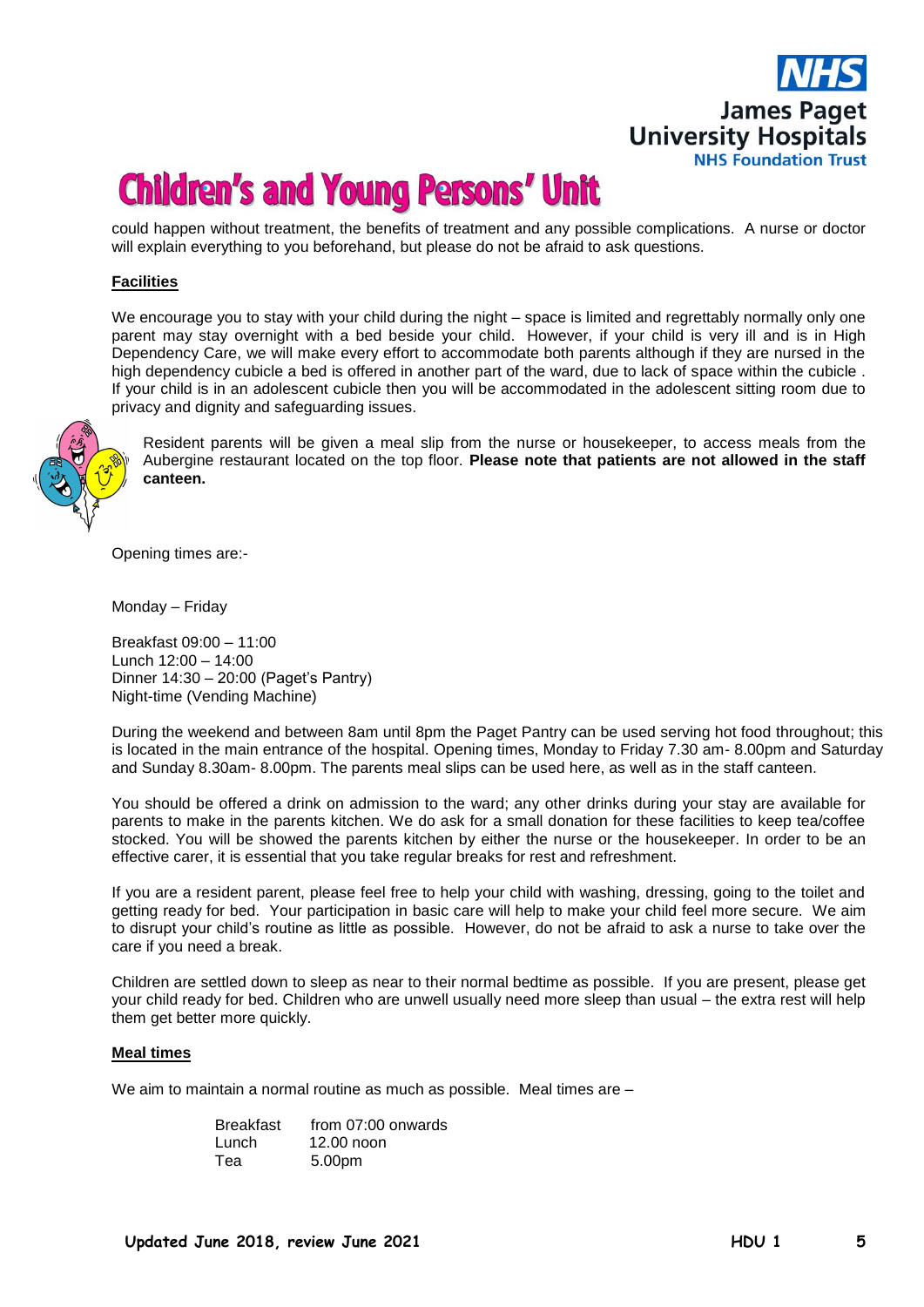

If you require food at times other than these, please discuss it with your nurse.

We offer a nutritious, child-friendly menu and there is always a vegetarian option available on request. Children will be able to choose from the selection on the trolley. Details of the daily menu should be available in the kitchen. If at meal times, your child does not fancy anything on the menu, please tell your nurse, as an alternative choice may be available. Please encourage your child to wash their hands before eating or use a hand wipe if restricted to bed.

Teenagers or those on special diets will be asked to complete their own menu each morning.

All milk feeds need to be made up in the parents kitchen, only make one feed up at a time and use. Breast milk can be stored in the staff kitchen once labelled. Please ask for advice and assistance in the making of baby's feeds. Always wash your hands on entering the kitchen. Any food items you put in the parents kitchen fridge must be labelled and dated.

**Please note that children are not permitted in the ward kitchen.**

#### **Play facilities**

The playroom is supervised by a Play team member from various times to cover the ward. The play specialists organise activities for the children. If you wish to use the playroom at other times, supervision must be available. The teenage sitting room is for the use of patients aged 13 years and upwards only.

The playroom is full of lots of fun activities and games for all ages. Do not worry if your child has to stay in bed – the play team will arrange a suitable activity for them.

Play time is a very important part of a child's recovery. Allowing children to play can reduce their stress levels, speed up recovery, aid medical assessment and enhance the experience of hospital.

Part of the role of the Play team is to provide, wherever possible, play therapy for children who may have to undergo distressing procedures and treatments. They work in partnership with the nursing team to offer distraction and explanation, to help children express their feelings and cope with the trauma. This is a vital part of children's' hospital experience, and your co-operation and assistance will be most valuable.

#### **Visiting**

Parents and carers are welcome at all times. Other visitors may visit up until 7pm. However we do ask that the number of visitors is limited to a sensible number at any one time. This is especially important if your child is ill and irritable – a constant stream of visitors can be extremely tiring and upsetting for your child. Your nurse will advise you accordingly.

Teenagers who visit the ward unaccompanied must have permission from the nurse in charge. Young brothers and sisters must be supervised at all times. If you are leaving the ward, visiting children must go with you. Please discuss with your nurse if you have any visiting difficulties that you need advice with.

#### **Telephone**

If you need to speak to a nurse, enquires can be made directly to the ward by ringing –

01493 452010 or 01493 452303 01493 452638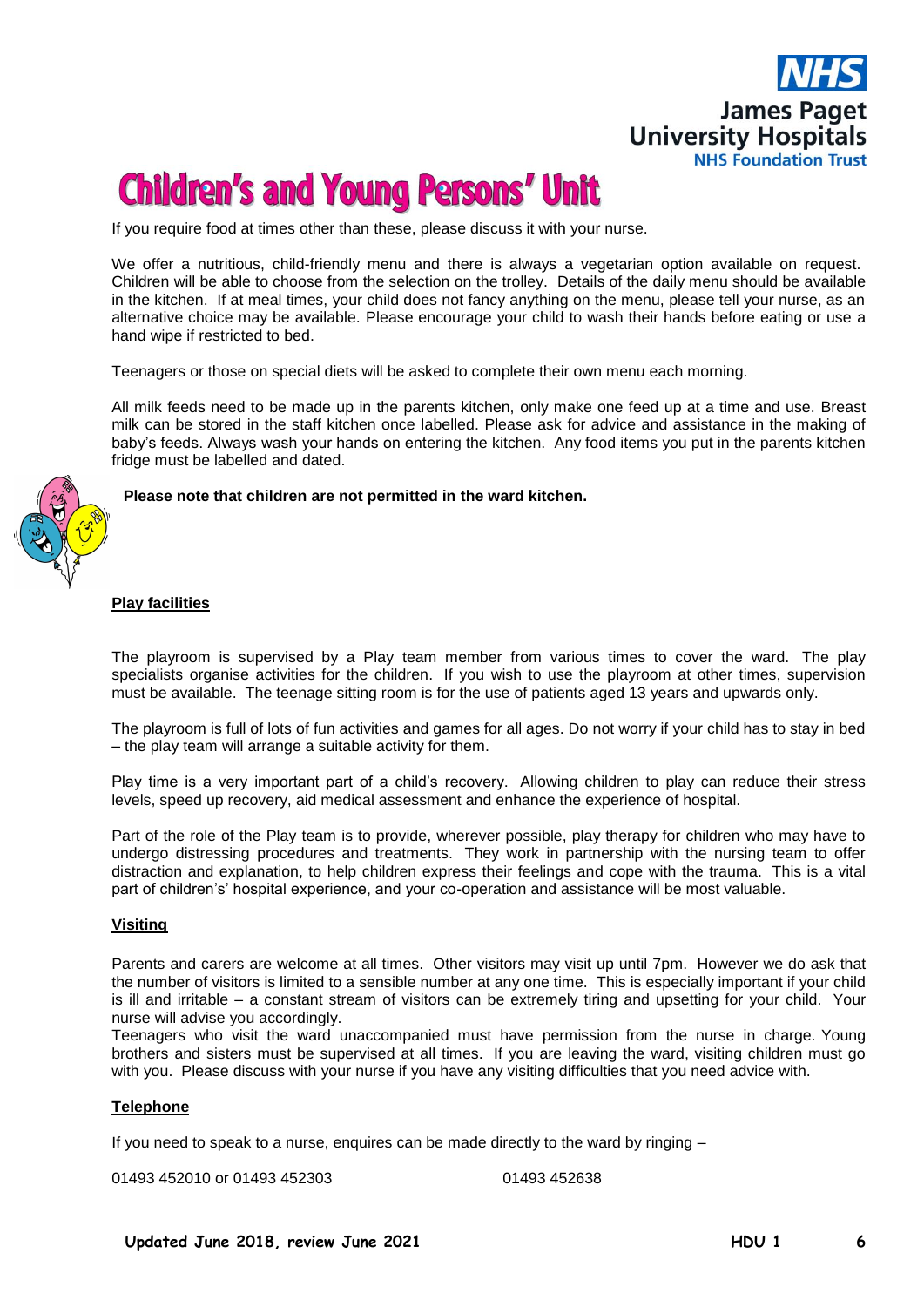

Ward 10A (Medical Unit) Ward10B (Surgical/Young Persons Unit)

For your use on the ward, there is a payphone to make outgoing calls and also a cordless parent-line to receive incoming calls. Your nurse or the housekeeper will show you where they are. If family and friends wish to speak to you personally, please ask them to call you on the parent-line, as it can be taken to the bedside. Parents may answer the payphone or parent-line themselves.

In accordance with recent guidelines, mobile phones are now permitted in certain designated areas of the hospital where there is little or no risk of interference with critical medical equipment or patients, including;

 Main entrance / Corridors / "Paget's Pantry" Outside Courtyards / Staff Dining Room

**All mobile phones must be turned off in any other area of the hospital.** Mobile phones can interfere with medical equipment and their use potentially compromises the care of patients.

Mobile phones are allowed on the ward, however, for all calls please answer these outside of the ward



#### **Parking**

Your car park token can be validated on the ward, but please note we are only able to validate for parents/main carer only. The token can be validated at the main desk on the ward.

Public transport details and leaflets are available in the main hospital foyer.

If you are receiving supplementary benefits which include Income Support, Disability Allowance etc, you may be entitled to claim for your travelling expenses when attending the hospital for treatment. The Department of Health leaflet HC11, "Are you entitled to help with health costs?" explains this in detail. The Ward has no responsibility in this area.

#### **Safety and Security**

To ensure you feel safe, the doors to the Unit are locked at all times. To gain access to the Unit, please use the doorbell and a member of staff will let you in. In order to leave the Unit, you will need to ask a member of staff to open the security doors for you. Please do not be offended if someone asks you to identify yourself, it is purely a security precaution. If an unfamiliar person approaches you, please seek proof of identification.

Children and young people under the age of 16 are not allowed to leave the ward unaccompanied. If a parent or carer is not available, children can ask their nurse, who may be able to arrange for a member of staff to accompany them within the hospital. This will not always be possible at busy times.

Do not leave valuables unattended and please mark all personal possessions. Wherever possible, leave valuables at home. Hospital staffs are not responsible for any valuables or other property whilst you are in the Unit.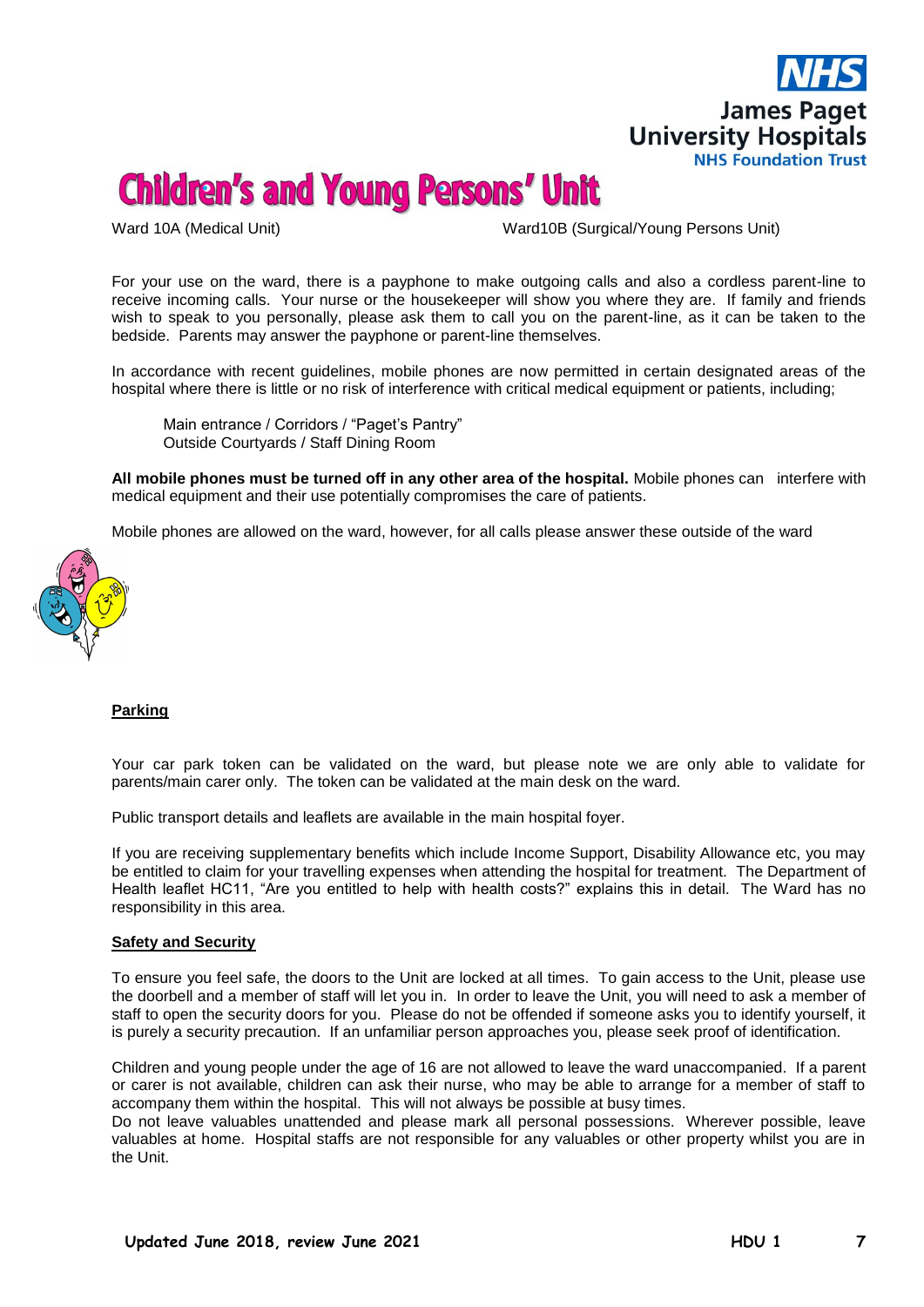

If you are leaving your child, you must ensure that the cot sides are put up securely. A nurse will show you how to do this.

Please be careful when carrying hot drinks, as there is a risk of accidents. You must use a polystyrene cup with a lid on, and carry the cup in the cardboard trays provided.

We often need to keep a record of what your child eats and drinks, so initially, please check with your nurse before feeding your child. Do not feed any child other than your own. Some children are on special diets, so do not let your child share their sweets or snacks, unless you have checked with your nurse.

#### **Infection control**

Wherever possible, babies under 3 months old and children who are infectious or particularly unwell are nursed in cubicles. This is to prevent them from catching infections present on the ward, or to avoid them spreading their infection to others. It is therefore important that your child stays in the cubicle until your nurse tells you it is all right to come out. If your child is being nursed in the main area, you must not let them wander into the cubicles.

For the purposes of infection control, special hand gel is available throughout the Unit. It should be used by all patients, relatives, visitors and members of staff. When rubbed into hands, the gel helps to prevent the spread of infection. It is not a substitute for hand-washing if your hands are visibly dirty.



The hand gel should be used when entering and leaving the Unit or cubicles, before entering the ward kitchen and after changing dirty nappies. Staff will also use the gel between caring for different patients. Infection control is a very important issue, so we do ask you to be vigilant and careful. Please feel free to challenge staff if you do not witness them using the gel.

#### **Fire policy**

The fire alarms are tested every Wednesday morning.

Fire fighting equipment is available in and just outside the parent's kitchen and by the fire exit in the Young Person's Unit. Please familiarise yourself with the fire drill and location of fire exits. In the event of an emergency, please try to stay calm and patient and a member of staff will direct you and your child.

#### **Smoking**

**The hospital building and grounds are a designated "NO SMOKING" area.** Smoking represents a severe fire hazard and risk to health. There are two designated smoking areas at the front of the hospital; being two blue shelters.

#### **Zero tolerance**

The Hospital Trust will do all it can to prevent abuse, assault and discrimination towards its staff. Aggression, threatening and racist behaviour is unacceptable and will not be tolerated.

#### **Spiritual support**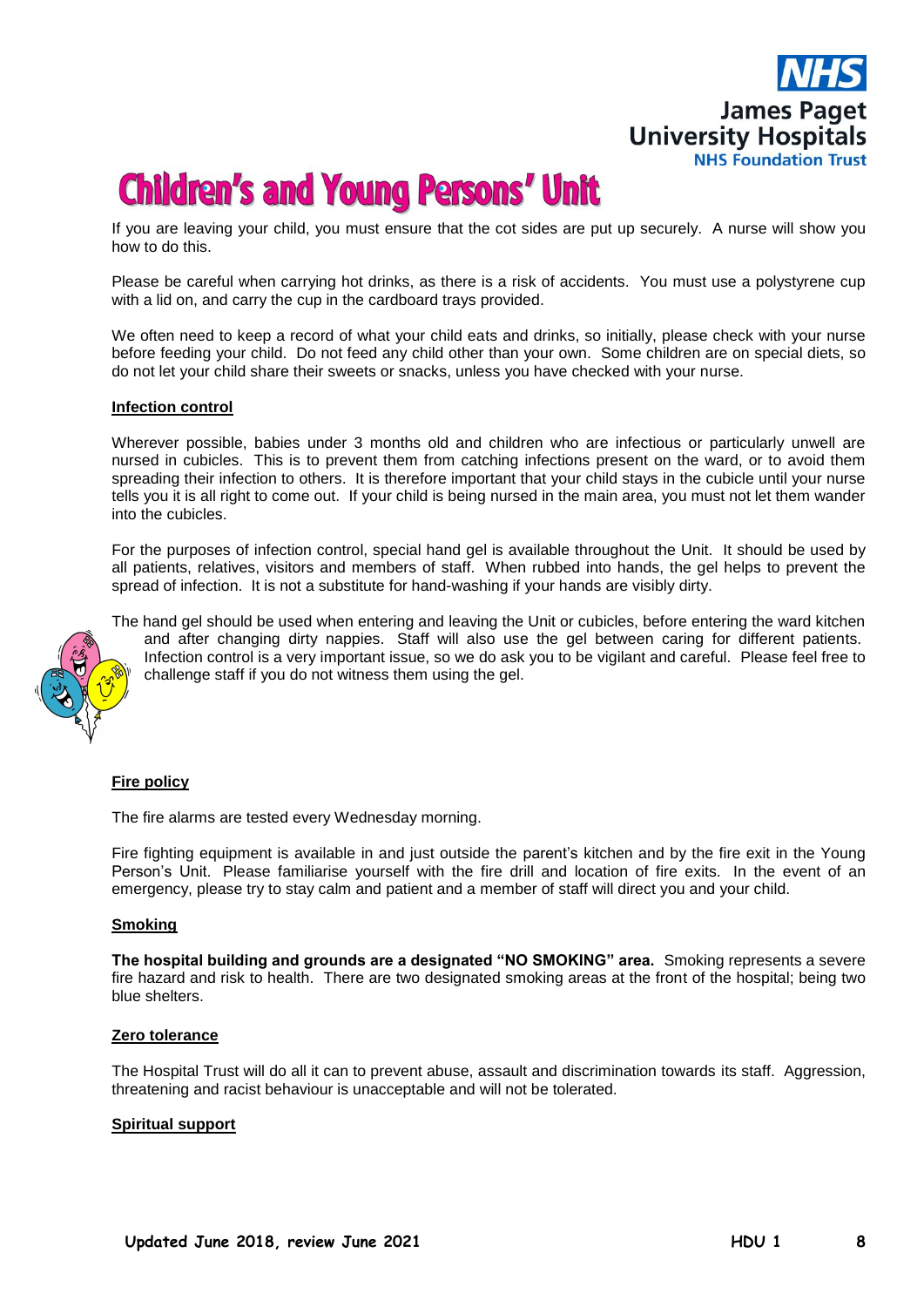

If you need any spiritual support, there are representatives from most denominations and religions available. Please ask your nurse for details. There is a chapel on the ground floor of the hospital which is open at all times for patients and families. A Chaplin is available for your well being support.

#### **Going home**

When your child is well enough to go home, the nurse or doctor will explain to you any treatment that you need to continue with at home. You and Your GP will receive a letter, giving details of the hospital admission and may later receive a full report. If you have a personal child health record (Red Book) with you, please ensure your nurse writes in it. A nursing discharge letter will also be sent to your Health Visitor or School Health Team. Sometimes there may be out-patients appointments and medicines and discharge documentation to be organised, your nurse will endeavour to get you on your way home as soon as possible but please anticipate at least 2 hours.

#### **Complaints and suggestions**

If you have any complaints, please discuss these at the time with the nurse in charge. The nurse in charge will then speak to the Senior Sister who will discuss any issues with you so that steps can be taken to resolve the problem. A leaflet is available explaining the Patient Advice and Liaison Service (PALS)/complaints procedure.

We value your comments, both positive and negative, as this helps us to improve the service we offer. Please complete the Friends and Family Feedback card to let us know what we are doing right, and what we could do better. These questionnaires are available from a member of the ward team.

#### **Personal property**

The Trust cannot accept responsibility for loss or damage to property that is brought into hospital by the patient, unless it has been handed to the general office for safe keeping.

#### **Ward philosophy**

#### **The Child/Young Person first and foremost**

- The Child/Young Person is a unique individual who has rights and whose needs must always come first. Any potentially traumatic situations will be minimised by careful explanations and sensitive handling.
- The Child/Young Person is a member of a family unit; links with the family will be encouraged and maintained whilst in hospital.
- The Child/Young Person will be involved in decisions about their care, through informed consent.
- Parents will be encouraged to work in partnership with the unit staff in planning and carrying out care needs.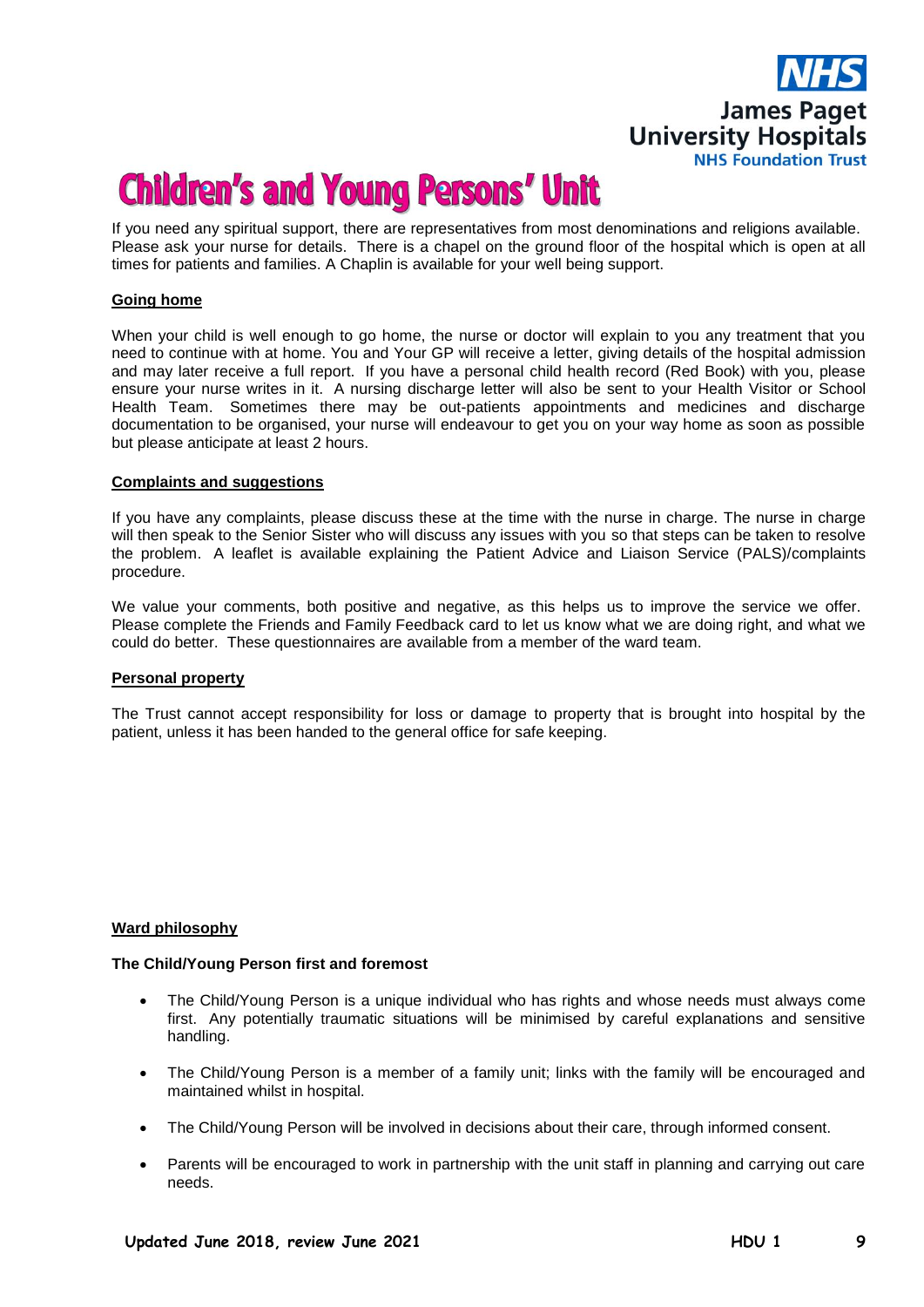



- The nurses will be encouraged to be perceptive to the needs of the family and give support and assistance to them at all times.
- Provision for play is provided for the Children/Young People by the play therapists to enable them to play out their experiences and promote a relaxed happy atmosphere.
- The privacy and dignity of Children/Young People will be maintained at all times. Information will be kept confidential and only shared with other professionals if it is in the patient's best interests.
- Teenagers will be cared for in a dedicated unit, as far as possible.
- Children/Young People can expect to receive adequate pain relief and management, appropriate to their age and situation. The unit staff will be familiar with the use of pain tools and assessment systems.
- The atmosphere of the unit should be relaxed and friendly, encouraging the Child/Young Person and the parents to relate to the staff easily and to be confident in the care that their child will receive.
- All members of staff must be encouraged to work together as a team. Developing good communications with medical staff and all departments within the hospital and community.
- Staff development is a priority to enable knowledge to be updated by research based information
- All staff caring for Children/Young People are encouraged to be creative and reflective in the care that they give and a high performance level is expected of them. They should be knowledgeable, adaptable and reflective in the care that they give.
- The Hospital Trust Policy, as a whole, is guided by the National Service Framework (NSF). Staff within the Paediatric Directorate all adheres to the recommendations of the Children's NSF, Healthcare Commission and Every Child Matters.
	- The aim is to ensure that all Children/Young People and parents are satisfied with the care they receive.



#### **Contact numbers**

| Ward 10A (Medical Unit)                 | 01493 452010 & 01493 452303 |
|-----------------------------------------|-----------------------------|
| Ward 10B (Surgical/Young Person's Unit) | 01493 452638                |
| Main Switchboard                        | 01493 452452                |
| Patient Advise and Liaison Service      | 01493 453240                |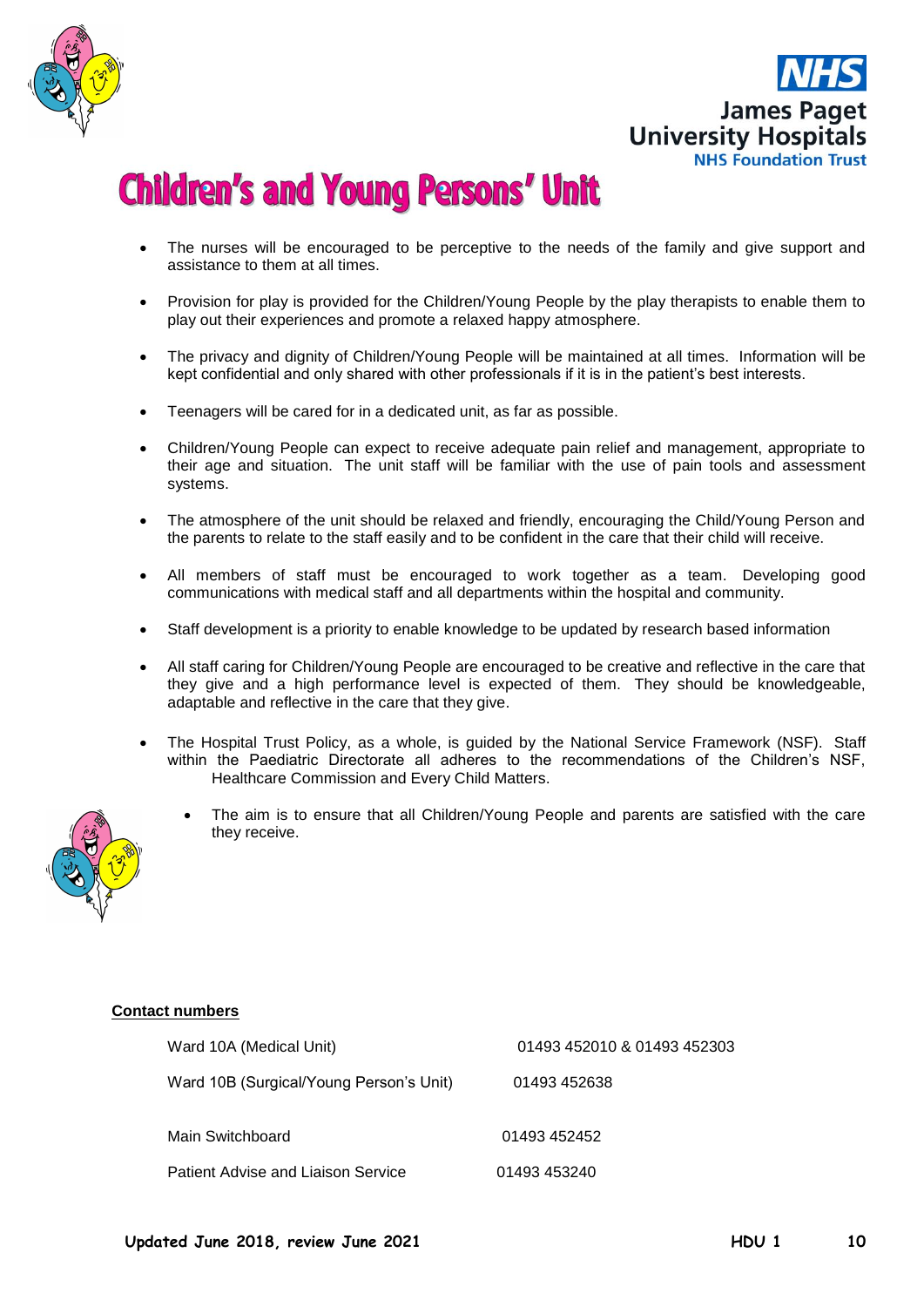**James Paget University Hospitals NHS Foundation Trust** 

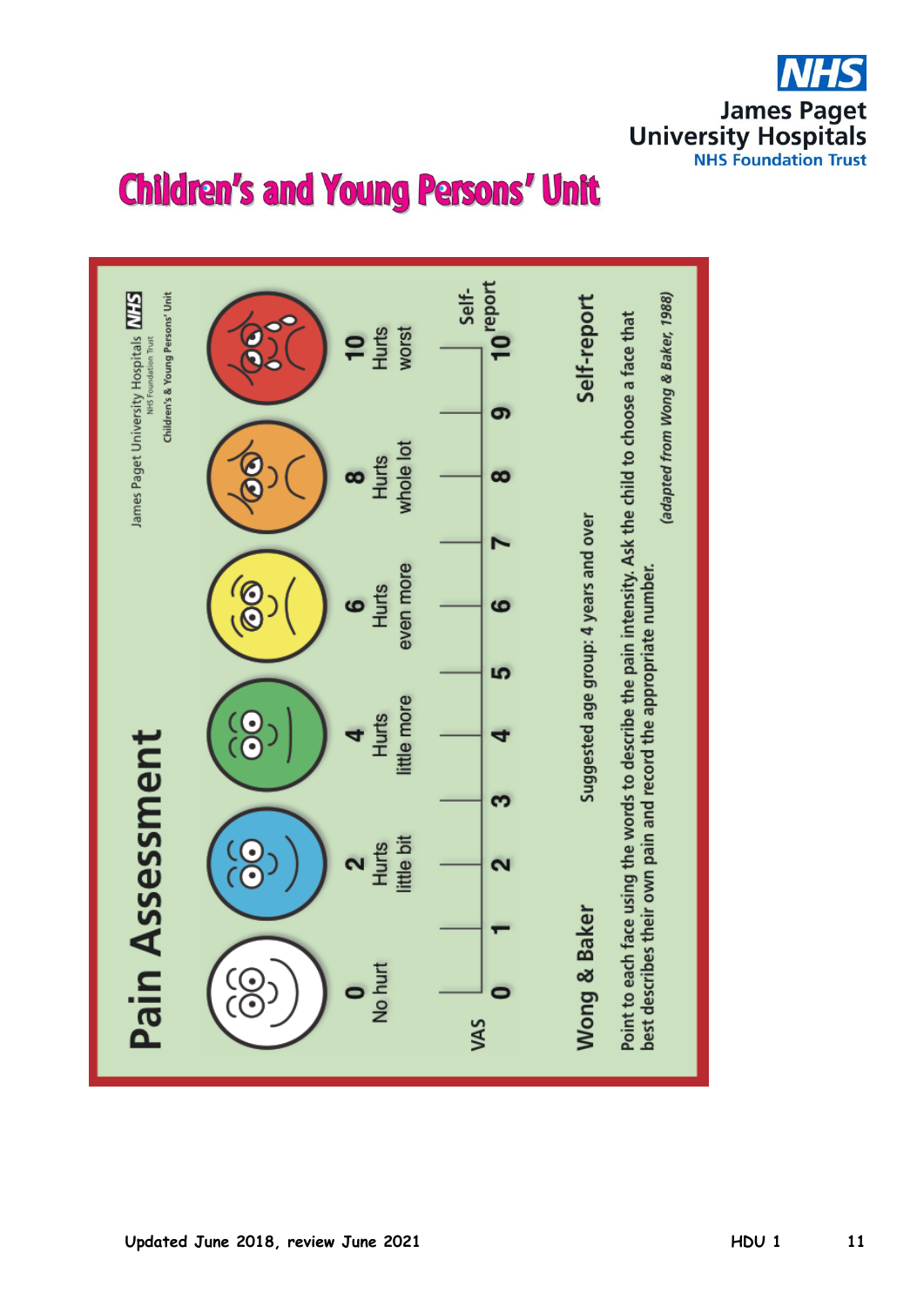

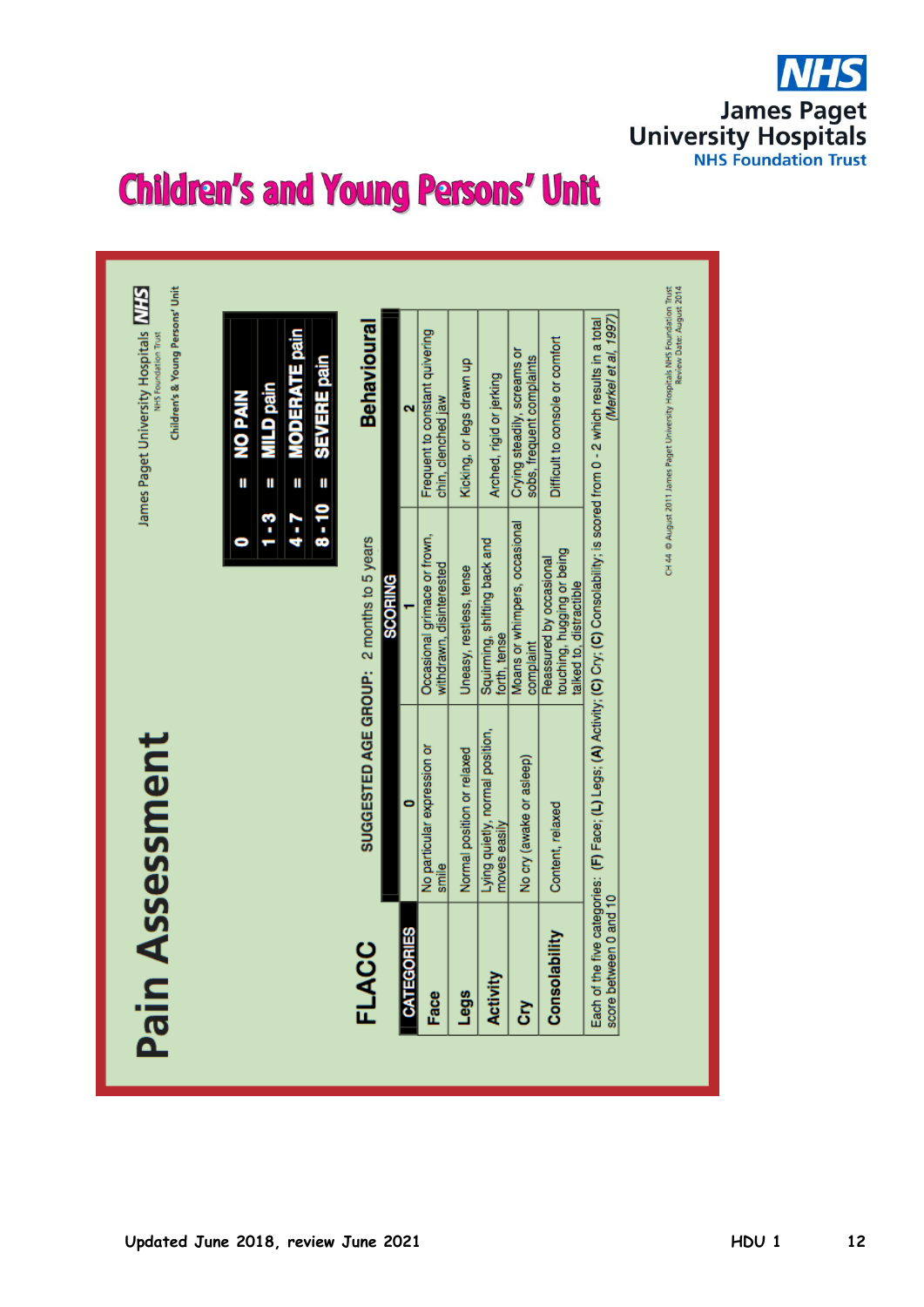

### **PAEDIATRIC MANUAL HANDLING ASSESSMENT TOOL**

### **Daily assessment to be completed**

| <b>RISK LEVEL</b>  | <b>CONDITION</b>                                                                                                                                                                                                                                                          | <b>ACTION</b>                       |
|--------------------|---------------------------------------------------------------------------------------------------------------------------------------------------------------------------------------------------------------------------------------------------------------------------|-------------------------------------|
| Low Risk           | Co-operative and understands<br>(age appropriate). Needs no or<br>minimal assistance or<br>supervision. Able to fully<br>weight bear. Has full sitting<br>balance.<br>Babies without constraints such<br>as plaster casts, equipment.                                     | No further action at<br>present     |
| <b>Medium Risk</b> | Limited understanding, able to<br>co-operate and can move with<br>assistance by staff/small<br>moving aids. Has muscle<br>weakness/loss of tone.<br>Includes post operative surgery,<br>pain, equipment.                                                                  | Commence assessment<br><b>Sheet</b> |
| <b>High Risk</b>   | Unable to/does not<br>understand/co-operate. Unable<br>to assist in any way, may be<br>unconscious/or is likely to be<br>unpredictable. No sitting<br>balance – supported by<br>equipment (excluding babies<br>unless in plaster casts or other<br>underlying conditions) | Commence assessment<br>sheet        |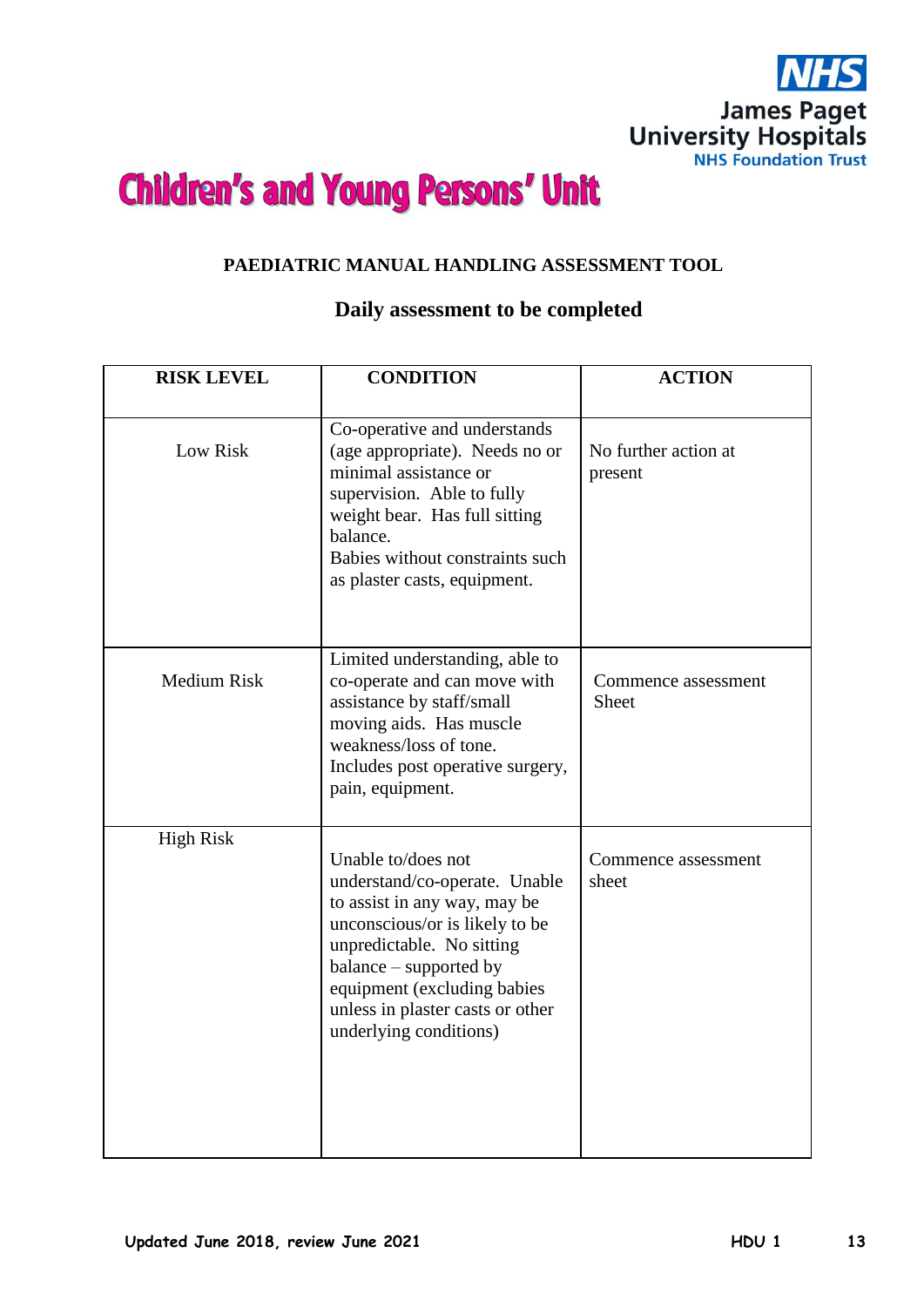

### **Glamorgan Pressure Ulcer Risk Assessment Scale**

### **Suitable for use from Birth-18yrs**

**N.B.** This tool should be used to support **not replace** your clinical judgement as to whether the child is at risk of pressure ulcer development.

|                |                      |  | condition changes) | (reassess at least daily and every time |
|----------------|----------------------|--|--------------------|-----------------------------------------|
| 20             |                      |  |                    |                                         |
| 15             |                      |  |                    |                                         |
|                |                      |  |                    |                                         |
|                |                      |  |                    |                                         |
| 15             |                      |  |                    |                                         |
| $\mathbf{1}$   |                      |  |                    |                                         |
| 1              |                      |  |                    |                                         |
| $\mathbf{1}$   |                      |  |                    |                                         |
| $\overline{2}$ |                      |  |                    |                                         |
| $\mathbf{1}$   |                      |  |                    |                                         |
| 1              |                      |  |                    |                                         |
|                |                      |  |                    |                                         |
|                |                      |  |                    |                                         |
|                | 10<br>$\overline{0}$ |  |                    |                                         |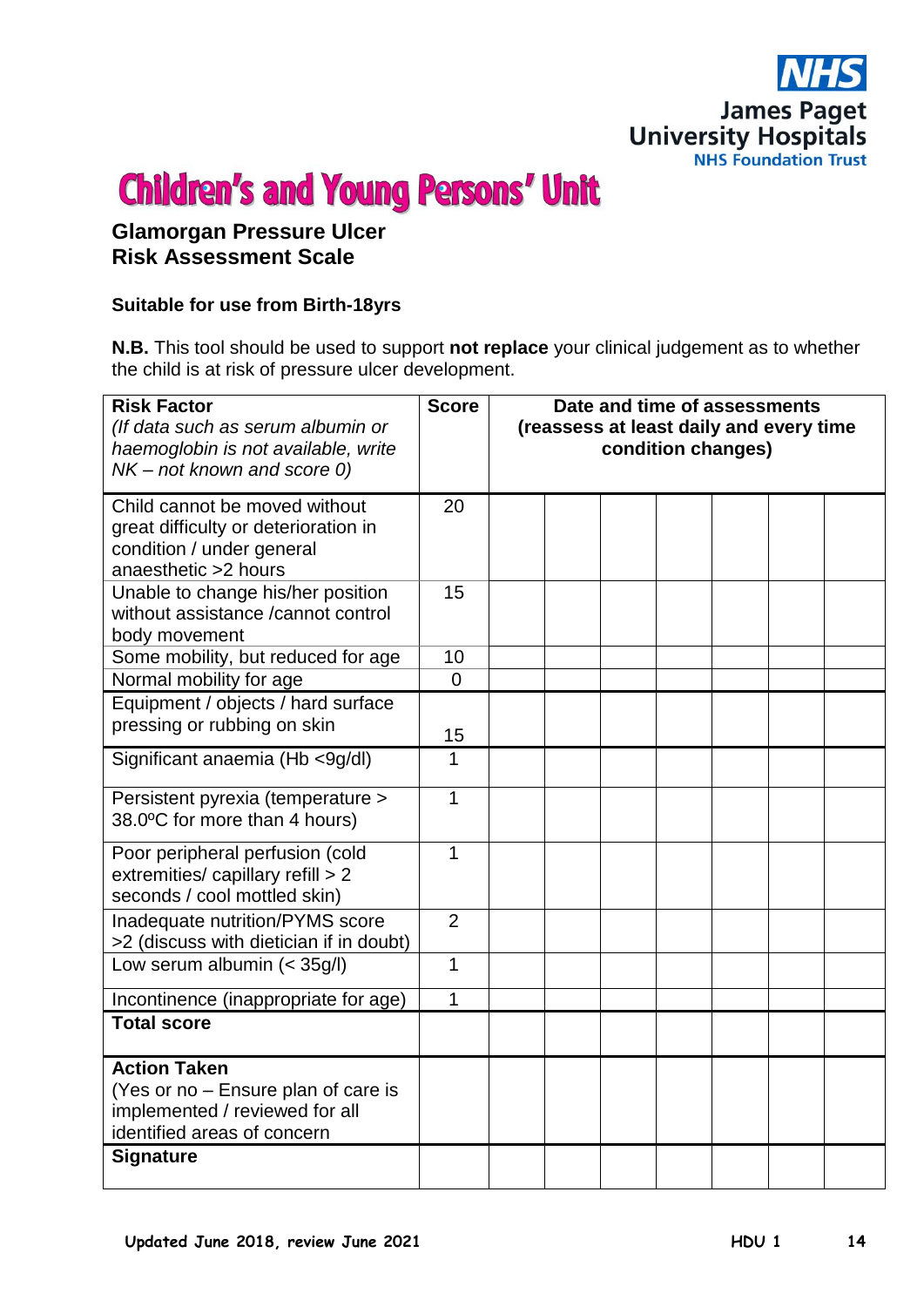

| <b>Risk score</b> | Category          | <b>Suggested action</b>                                                                                                                                                                                                                                                                                                                                                                                                                                                                                                    |
|-------------------|-------------------|----------------------------------------------------------------------------------------------------------------------------------------------------------------------------------------------------------------------------------------------------------------------------------------------------------------------------------------------------------------------------------------------------------------------------------------------------------------------------------------------------------------------------|
| 0                 | Not at risk       | Continue to reassess 12 hourly.                                                                                                                                                                                                                                                                                                                                                                                                                                                                                            |
| $10+$             | At risk           | Commence the SKINN bundle chart - complete the skin<br>assessment part of the form / Or the single risk factor skin<br>inspections chart. Supply patient information leaflet & Inspect<br>skin at least twice a day. Relieve pressure by helping/<br>encouraging the child to move at least every 2 hours.<br>If there is a blanching mark then relieve the area by using a<br>pillow, repositioning etc.                                                                                                                  |
| $15+$             | High risk         | Commence the SKINN bundle chart/ Inspect skin twice each<br>day/ OR the single risk factor skin inspection chart. Reposition<br>child / equipment/ devices at least every 2 hours. Relieve<br>pressure before any skin discolouration develops. Use a size<br>and weight appropriate pressure redistribution surface for sitting<br>on &/or sleeping on.<br>If there is a non-blanching mark then use a dermal heel or pad<br>to relieve the pressure- call CTS for further advice. Supply<br>patient information leaflet. |
| $20+$             | Very high<br>risk | Commence the SKINN bundle chart. Inspect skin twice daily.<br>Move or turn every hour if possible. Ensure equipment / objects<br>are not pressing on the skin. Consider using specialised<br>pressure relieving equipment. Refer to Central Treatment Suite.<br>If a pressure ulcer develops and is oozing then cover with a<br>dressing. Relieve the pressure by putting a dermal heel or pad<br>over the area. Inform CTS and complete risk form. Supply<br>patient information leaflet.                                 |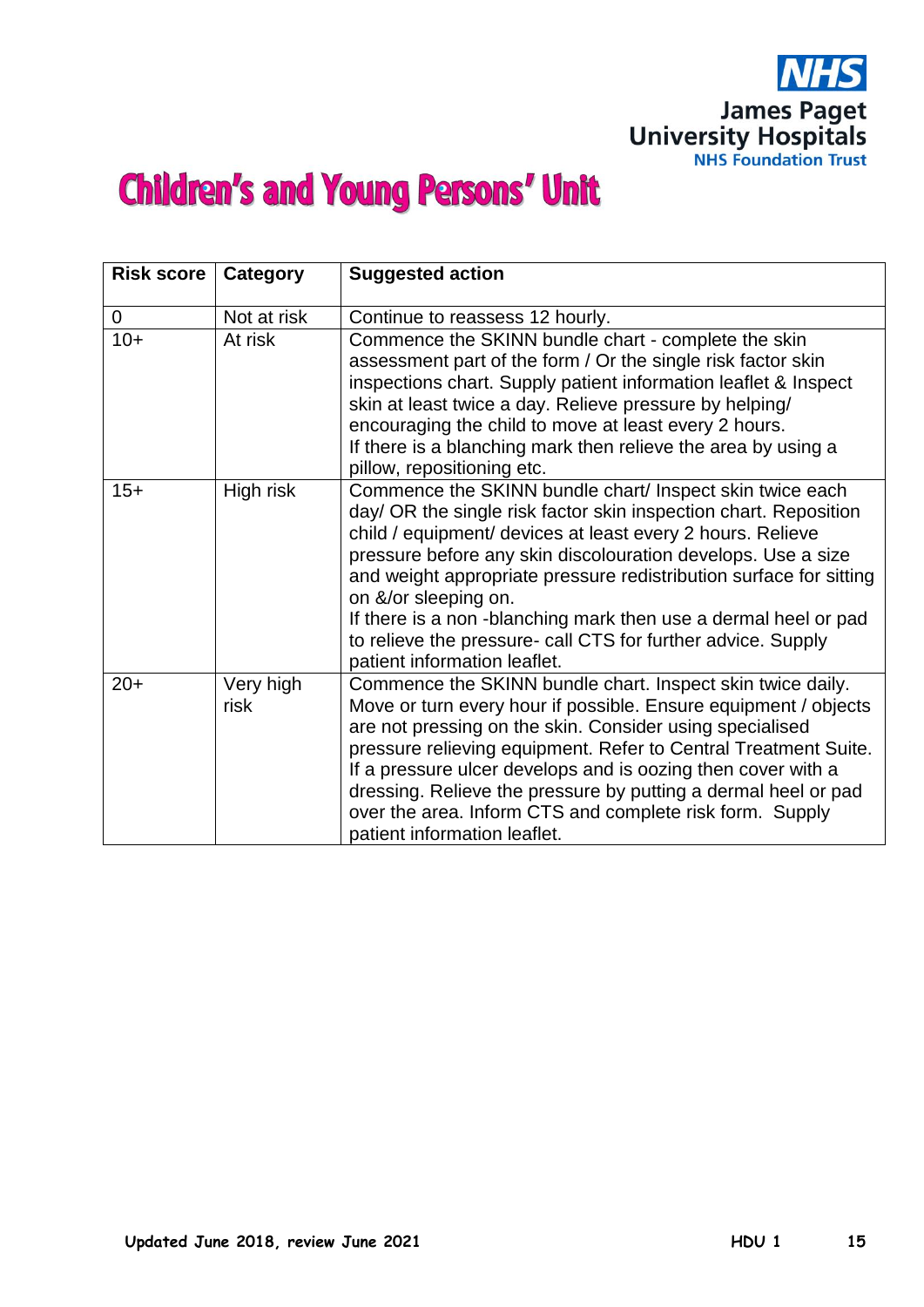



Using numbers, indicate on the diagram above any discoloured areas or pressure ulcers, then using the box below describe the lesion, the date it was first observed and the outcome (resolved or not resolved) on resolution, completion of this form, transfer or discharge (whichever comes first).

## **Guidance Notes on Using the Glamorgan Scale Risk Assessment Tool.**

**A child's risk of developing a pressure ulcer should be assessed within 6 hours of admission and re-assessed daily and every time there are significant changes in his/her condition.**

*Dates & Times of assessments must be inserted in the appropriate box.*

*Mobility-* Select the most relevant score in this section

### **Child cannot be moved without great difficulty or deterioration in condition**.

- A ventilated child who de-saturates with position changes or a child who becomes hypotensive in a certain position – score 20
- Children with cervical spine injuries are limited in the positions they can lie in score 20.
- Some children with contracture deformities are only comfortable in limited positions – score 20.
- General anaesthetic >2hours score 20. This element is **only on day of surgery,** For example a child who is on the theatre table may not have their position changed during an operation for a prolonged period and is placed on a firm surface for stability during the operation.

### **Unable to change his/her position without assistance**.

 A child may be unable to move themselves, but carers can move the child and change his/her position – score 15.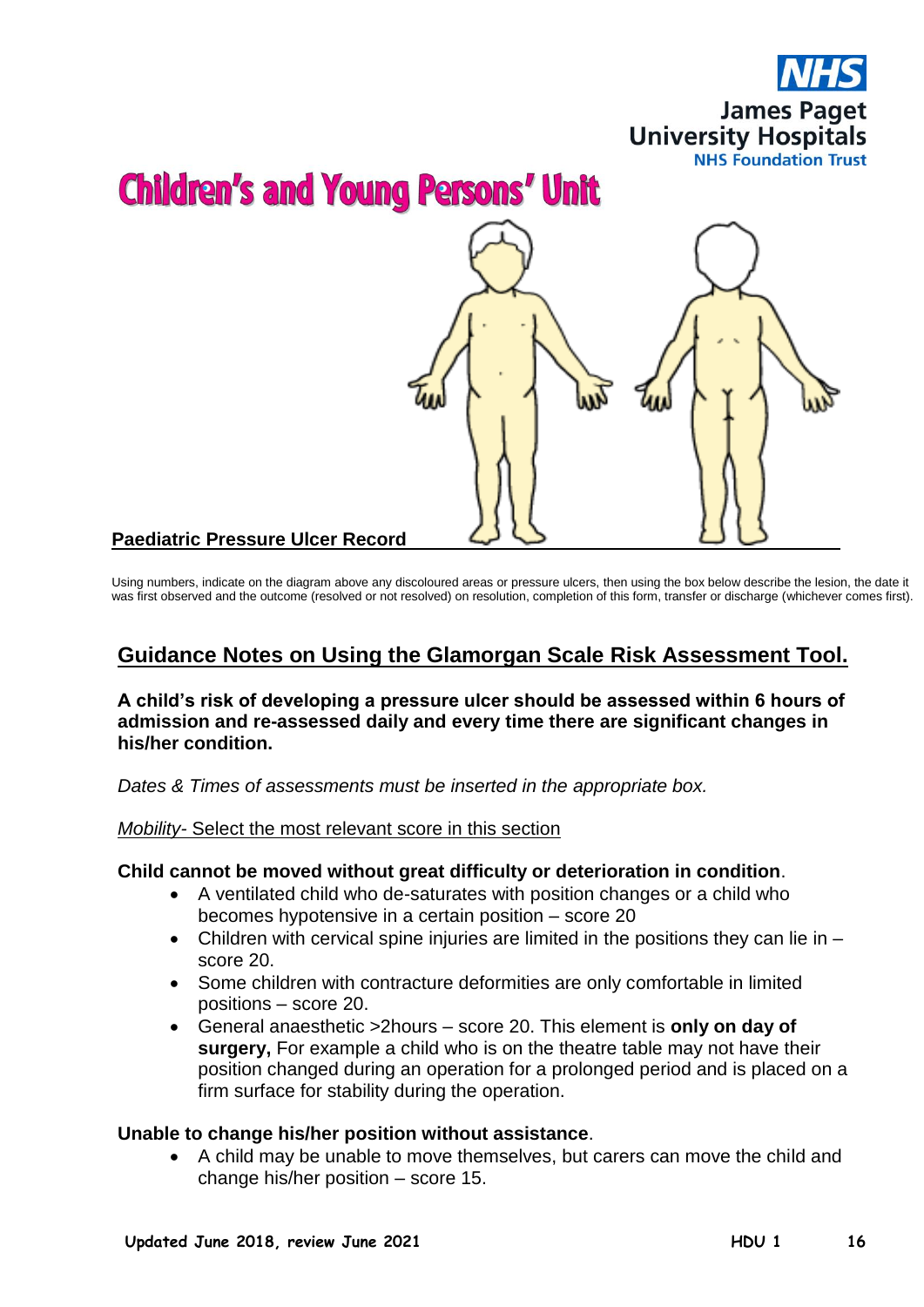

 A child who cannot control body movement, for example, the child can make movements but these may not be purposeful or if the child is unable to consciously change his/her own position – score 15.

### **Some mobility but reduced for age**.

• The child may have the ability to change their own position but this is limited or restricted. For example, a child with developmental delay, a child in traction who is able to make limited movements, or a child on bed rest – score 10.

### **Normal mobility for age**.

 Mobility is appropriate for developmental stage, for example a newborn baby is able to move his/her limbs but is not able to roll over; a 1 year old is able to roll over, bottom shuffle or crawl, sit up and pull up to standing – score 0.

### **Equipment / objects / hard surface pressing or rubbing on the skin.**

 Any object pressing or rubbing on the skin for long enough or with enough force can cause pressure damage. (These areas must be observed closely), for example pulse oximeter probes, ET tubes, masks, tubing/wires, tight clothing (anti-embolic stockings) or plaster casts/splints – score 15.

### **Significant anaemia (Hb <9g/dl)**

- If the haemoglobin has been measured during this admission and is below 9g/dl – score 1.
- $\bullet$  If the haemoglobin is 9g/dl or above score 0.
- If the haemoglobin is unknown, write NK and score 0.

### **Persistent pyrexia (temperature >38.0ºC for more than 4 hours)**

- If temperature is 38.0ºC and above for more than 4 hours score 1.
- If temperature is less than  $38^{\circ}$ C and/or pyrexia lasts less than 4 hours score 0.

### **Poor peripheral perfusion (cold extremities / capillary refill > 2 seconds / cool mottled skin)**

 If the child has any of the above symptoms whilst in a warm environment (i.e. not due to low environmental temperature) – score 1.

### **Inadequate nutrition / PYMS score >2 (discuss with a dietician if in doubt)**

- If a child is identified as being malnourished (exclude pre-op fasting) score 1.
- A child who has a normal nutritional intake score 0.

### **Low serum albumin (<35g/l)**

- If serum albumin is less than  $35g/l -$  score 1.
- $\bullet$  If serum albumin is 35g/l or above score 0.
- If serum albumin has not been measured write NK and score 0.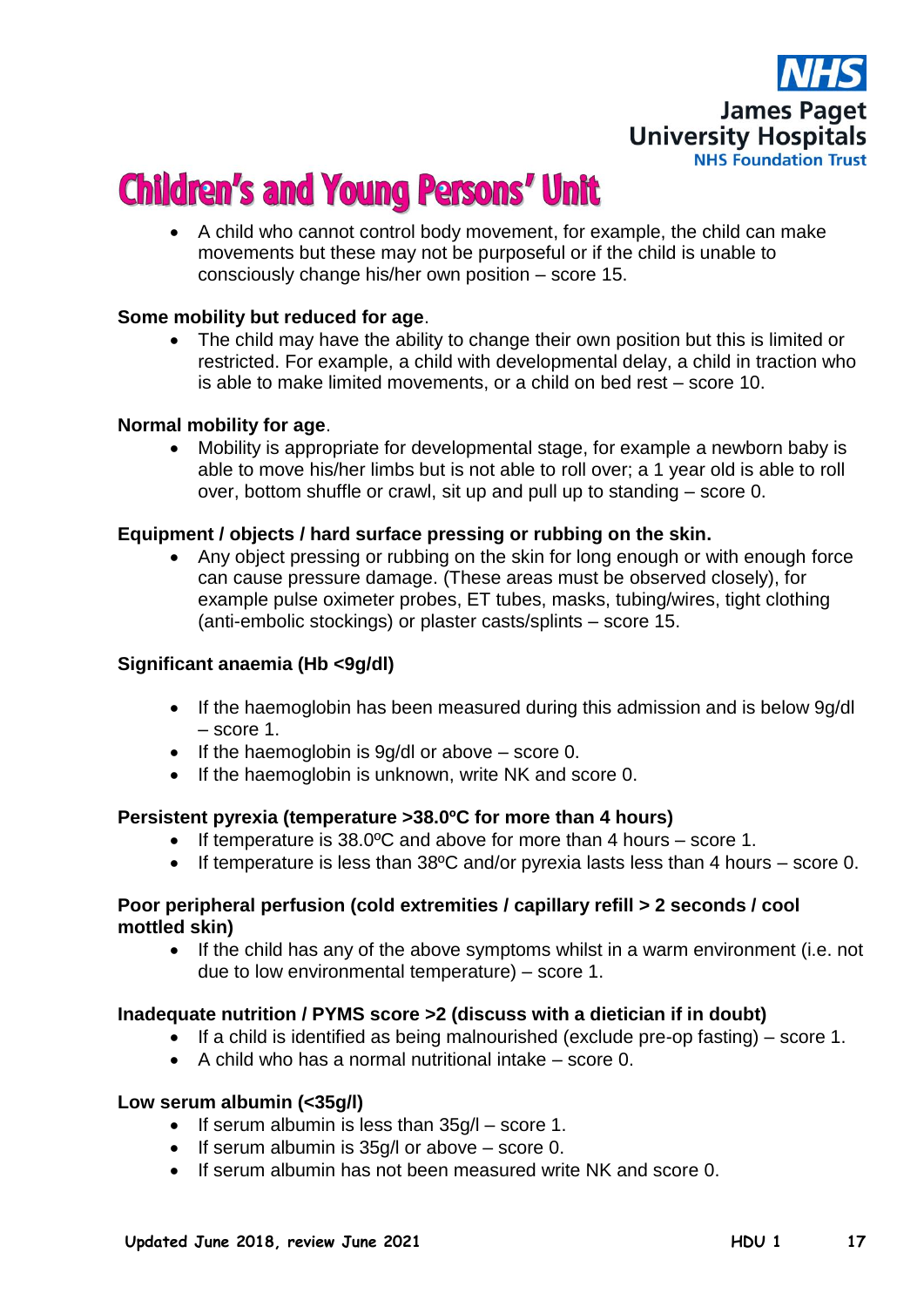

### **Incontinence (inappropriate for age)**

- Inappropriate incontinence, for example, a 4 year old child who needs to wear nappies during the day and night. Children with special needs should be included in this category – score 1
- Normal continence, If a 5 year old who is dry during the day but may be occasionally incontinent during the night or a 12 month old who needs to wear nappies during the day and night. – score 0

### **Moisture lesions should not be confused with pressure ulcers.**

### **Risk Score**

Document total score, **however scores for individual risk factors should be acted on** i.e. optimise nutrition and mobility.

- If the child scores 10 or higher, he/she is at risk of developing a pressure ulcer unless action is taken to prevent it. This action may include normal nursing care, such as frequent changes of position (document how often position is changed), encouraging mobilisation, lying the child on an appropriate mattress or sitting on an appropriate cushion. Changing the position of equipment regularly & ensuring the child is not lying on objects in the bed such as tubing or hard toys.
- Actions to be taken/implemented are indicated in the table; however nurses should also use their own discretion and expertise, and if possible seek advice from the tissue viability specialist or manual handling advisor if a specialist pressure redistributing surface is considered necessary.
- Ensure that any actions taken are recorded/documented in the child's nursing/medical records.

### **Pressure Ulcer Record**

- The diagram of the child can be used to indicate the position of any skin lesions, or any areas of concern.
- The skin lesions indicated in the diagram should also be numbered so that they can be referred to in the table below the diagram. In the table the lesions can be described more fully, with the date they were first observed and the outcome.

### **Please use the East of England & Midlands Grading Tool to grade ulcers. No other grading tool should be used.**